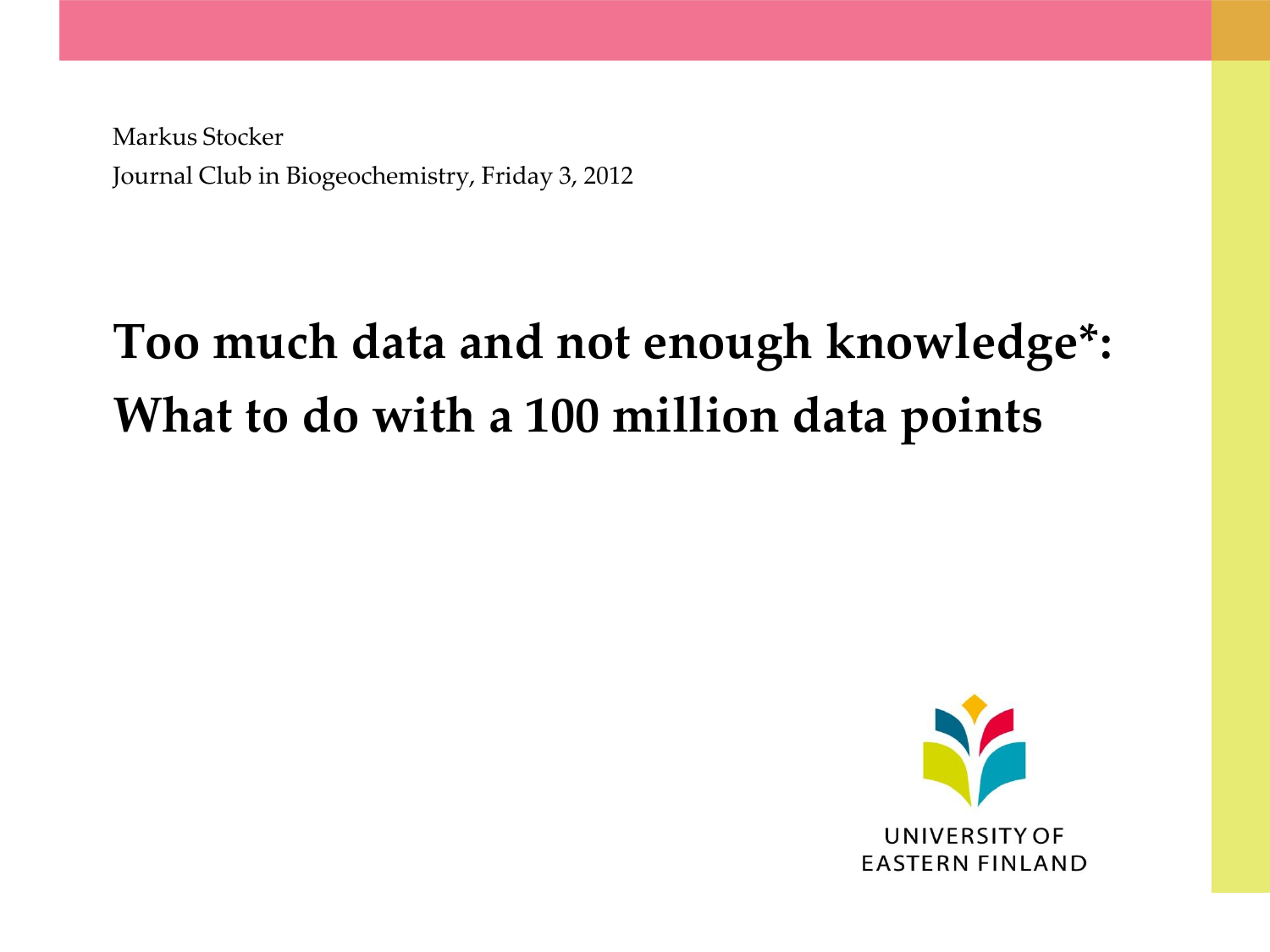### **Domain**



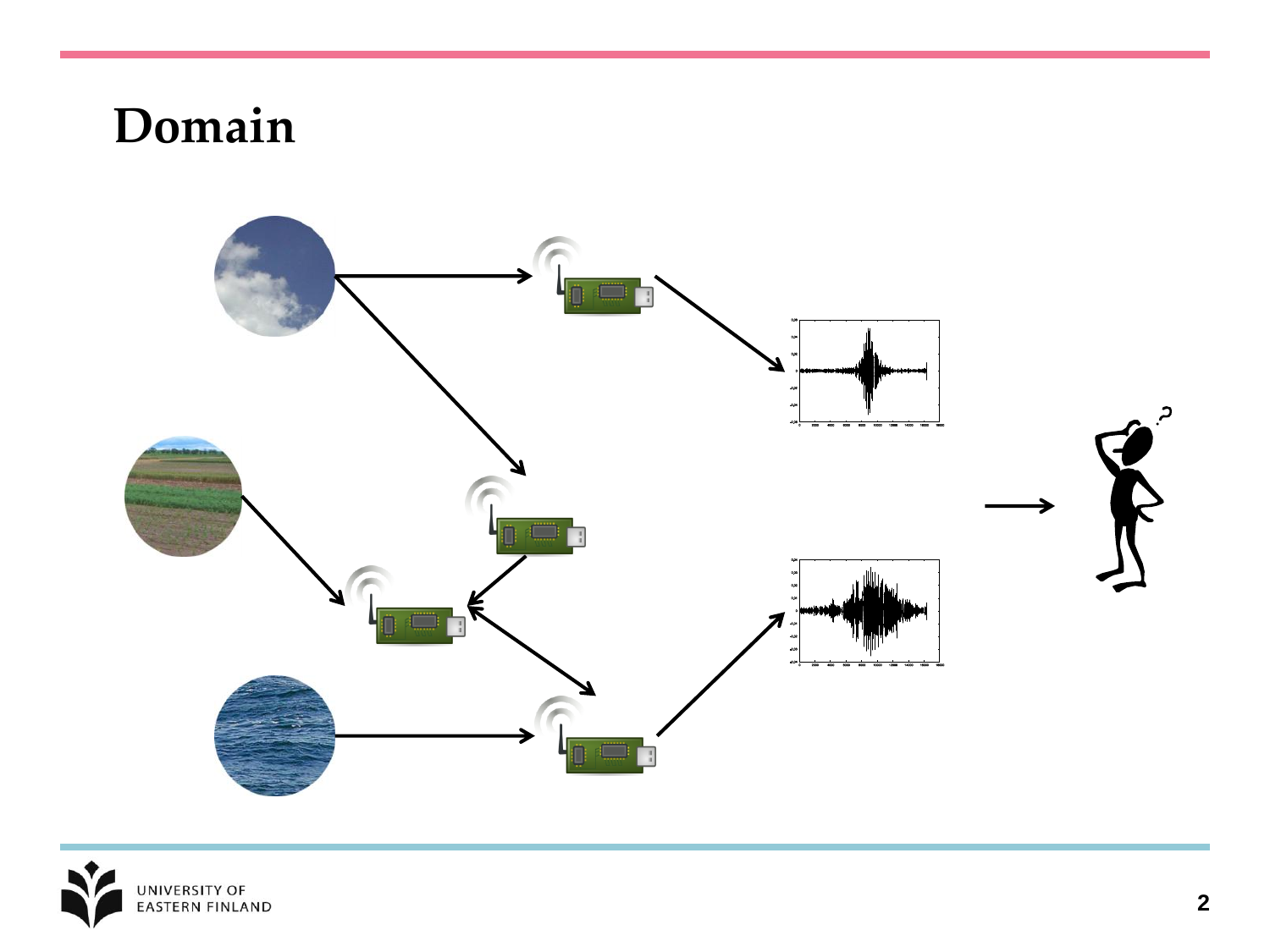#### **Domain (cont'd)**



Two values in one year Three values in seven years [1] 16'384 values in 8.192 seconds

10000

12000

14000

16000

18000

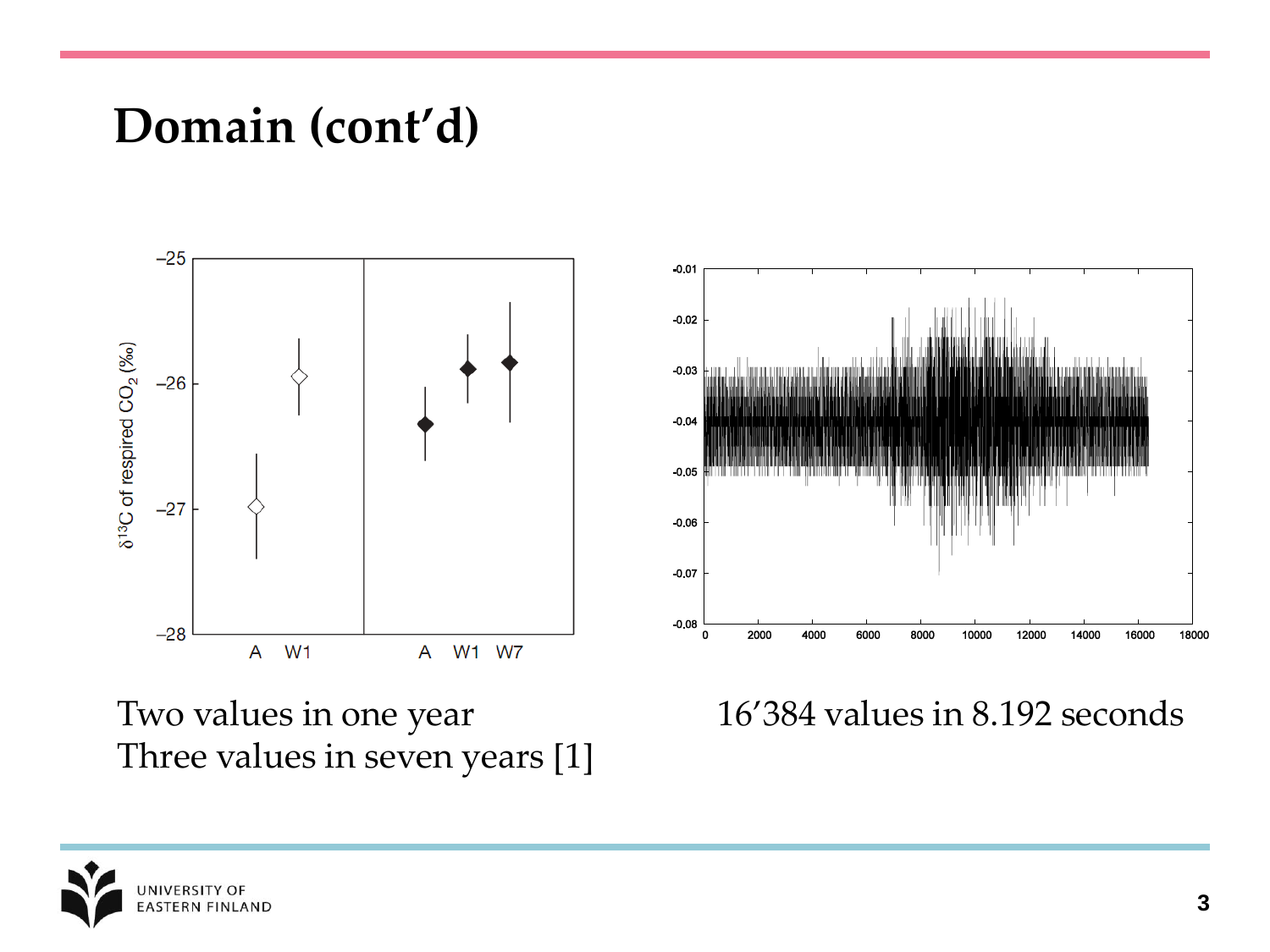## **Challenges**

- •Data acquisition, processing, and storage
- •Making sense of sensor data [2]
	- How can knowledge be acquired
	- How can such knowledge be represented
- Due to the scale this should be automated



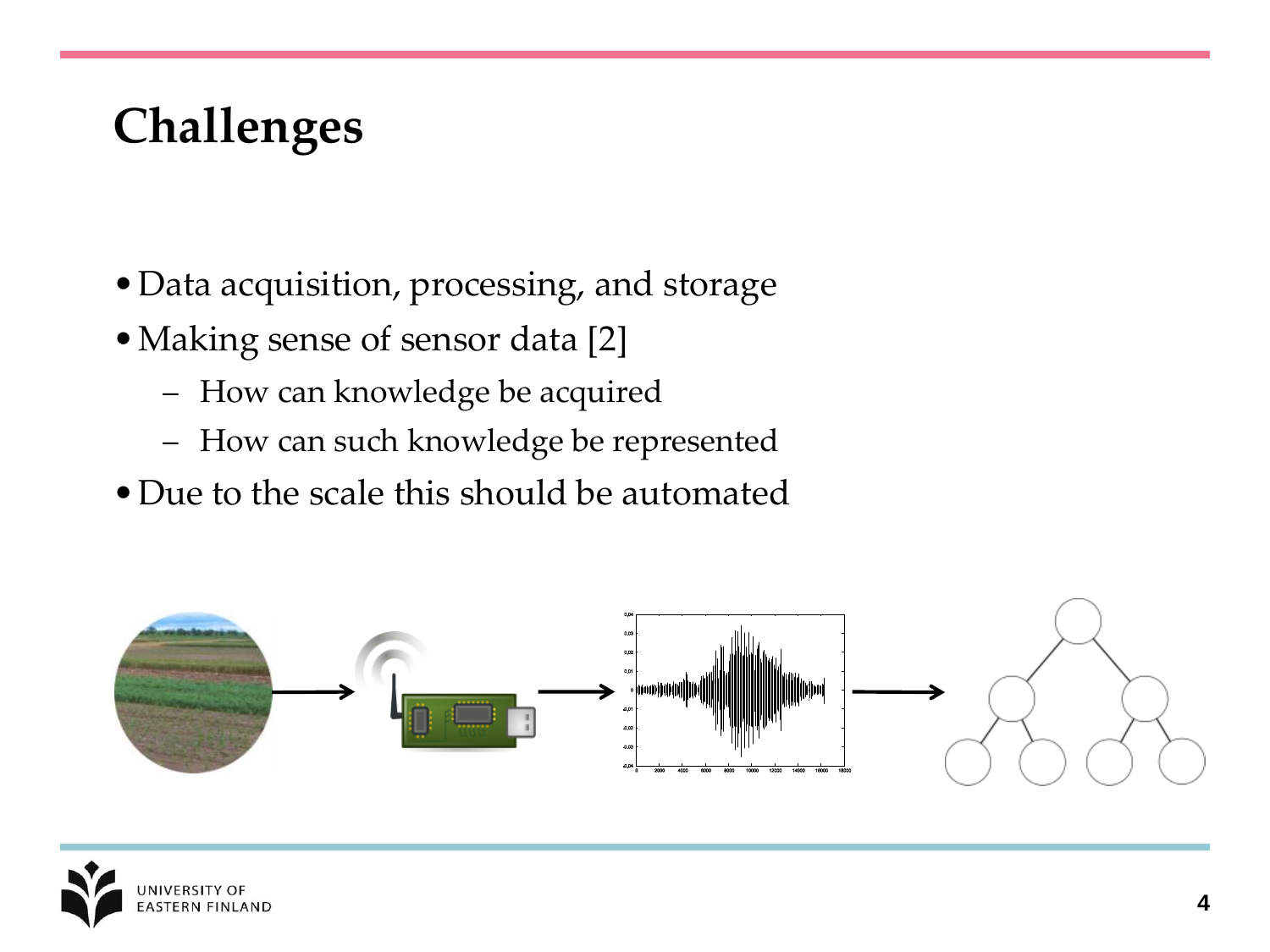## **Data acquisition and processing**



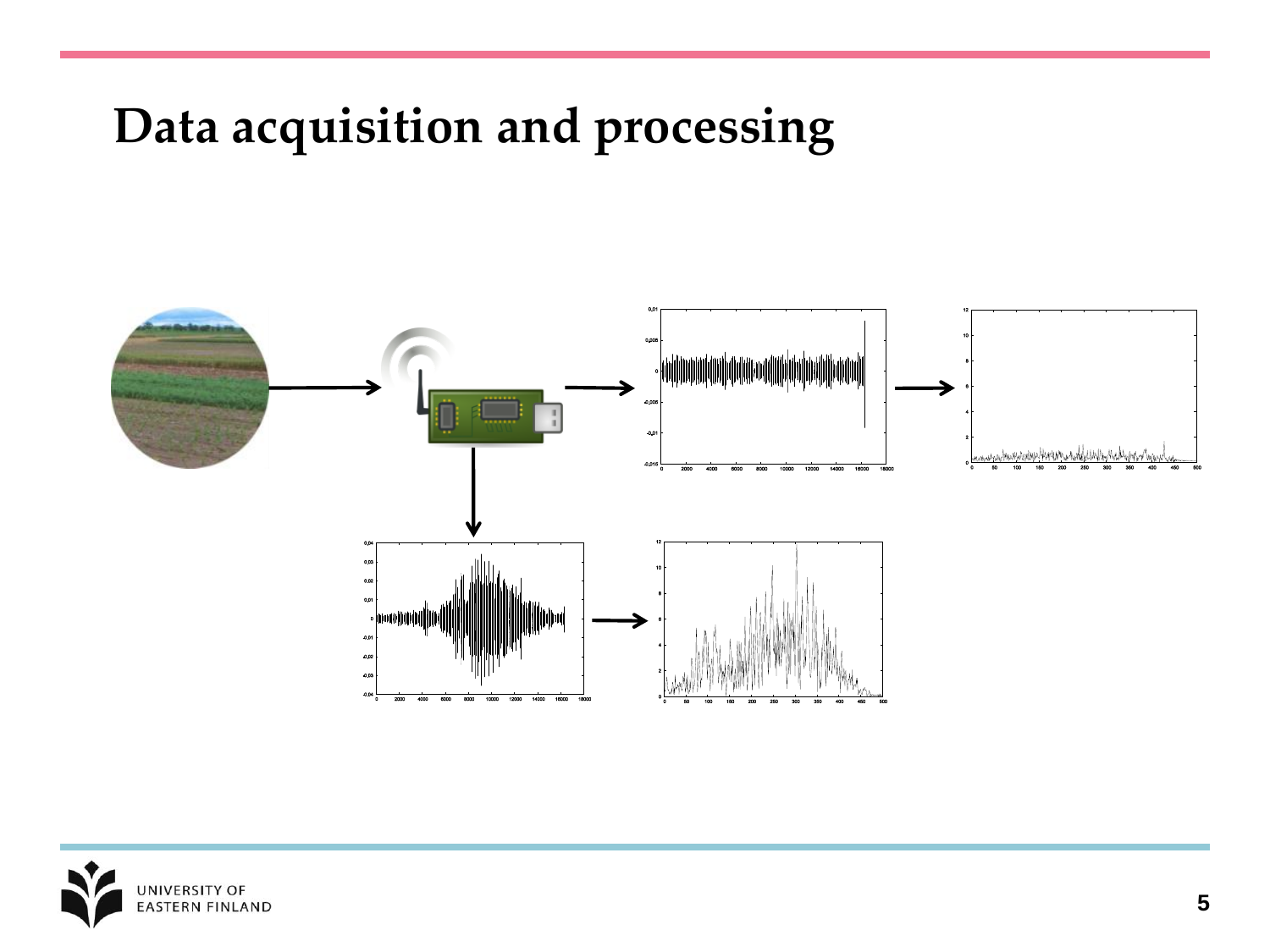#### **Patterns of interest in sensor data**





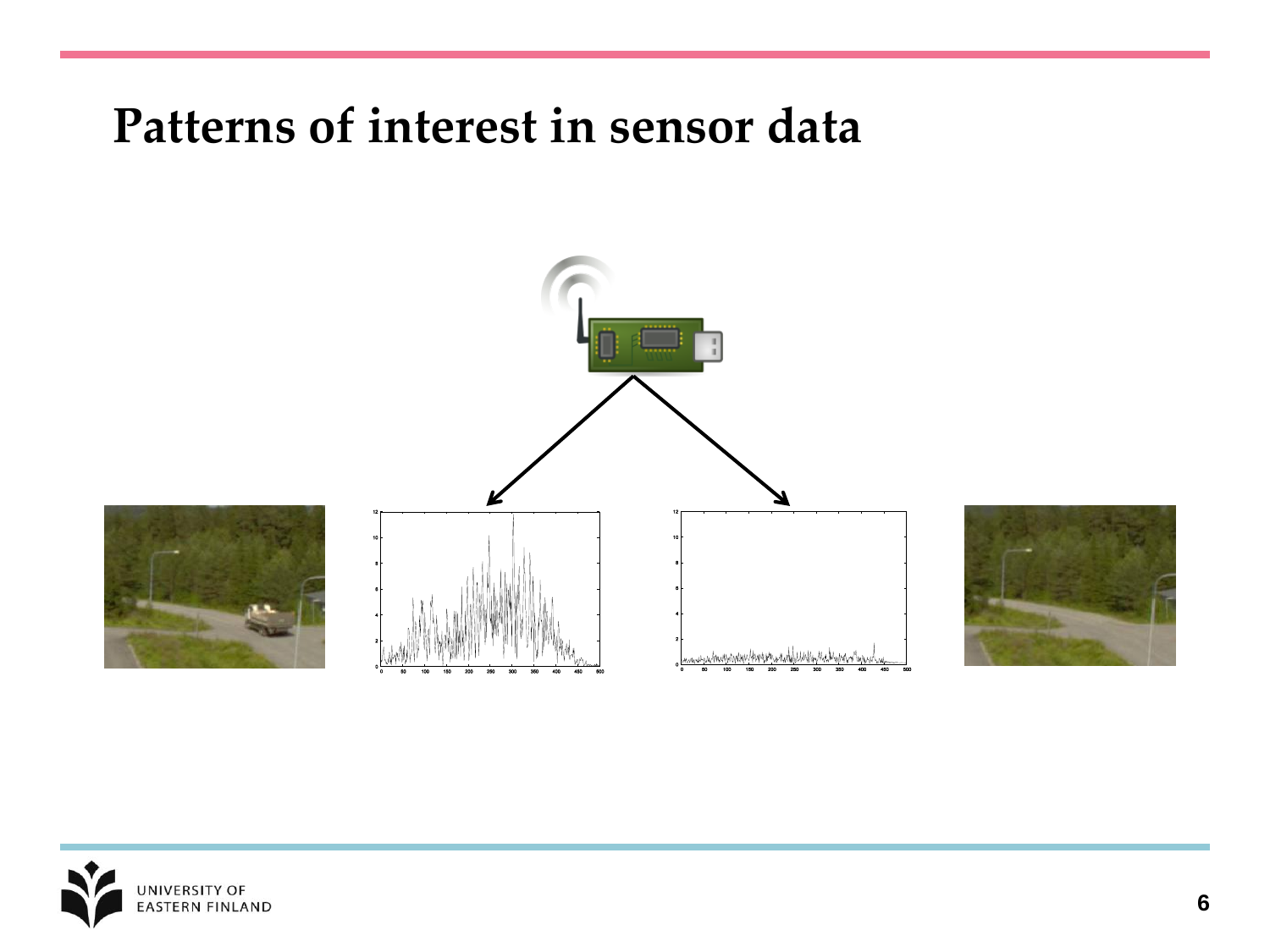

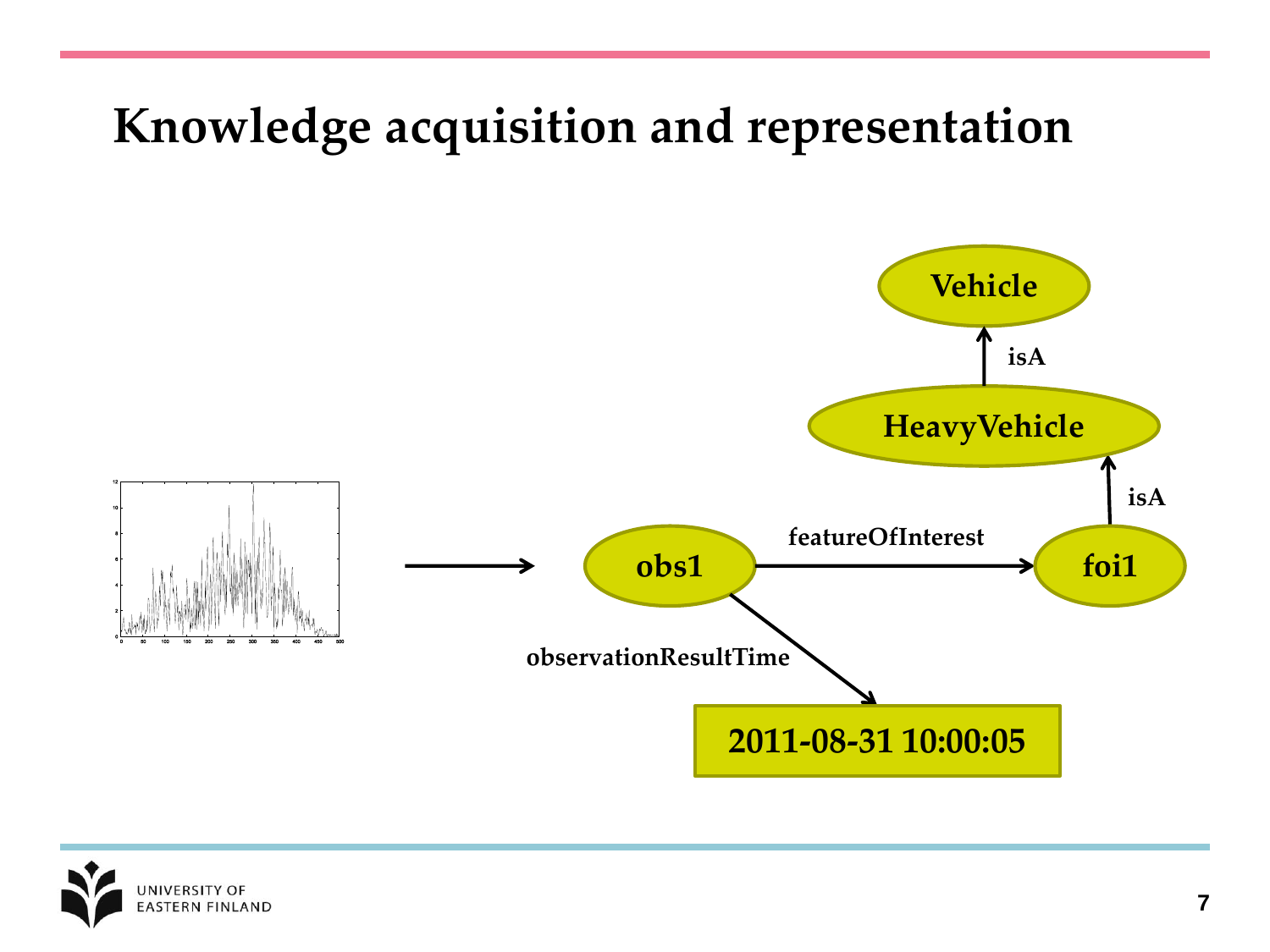

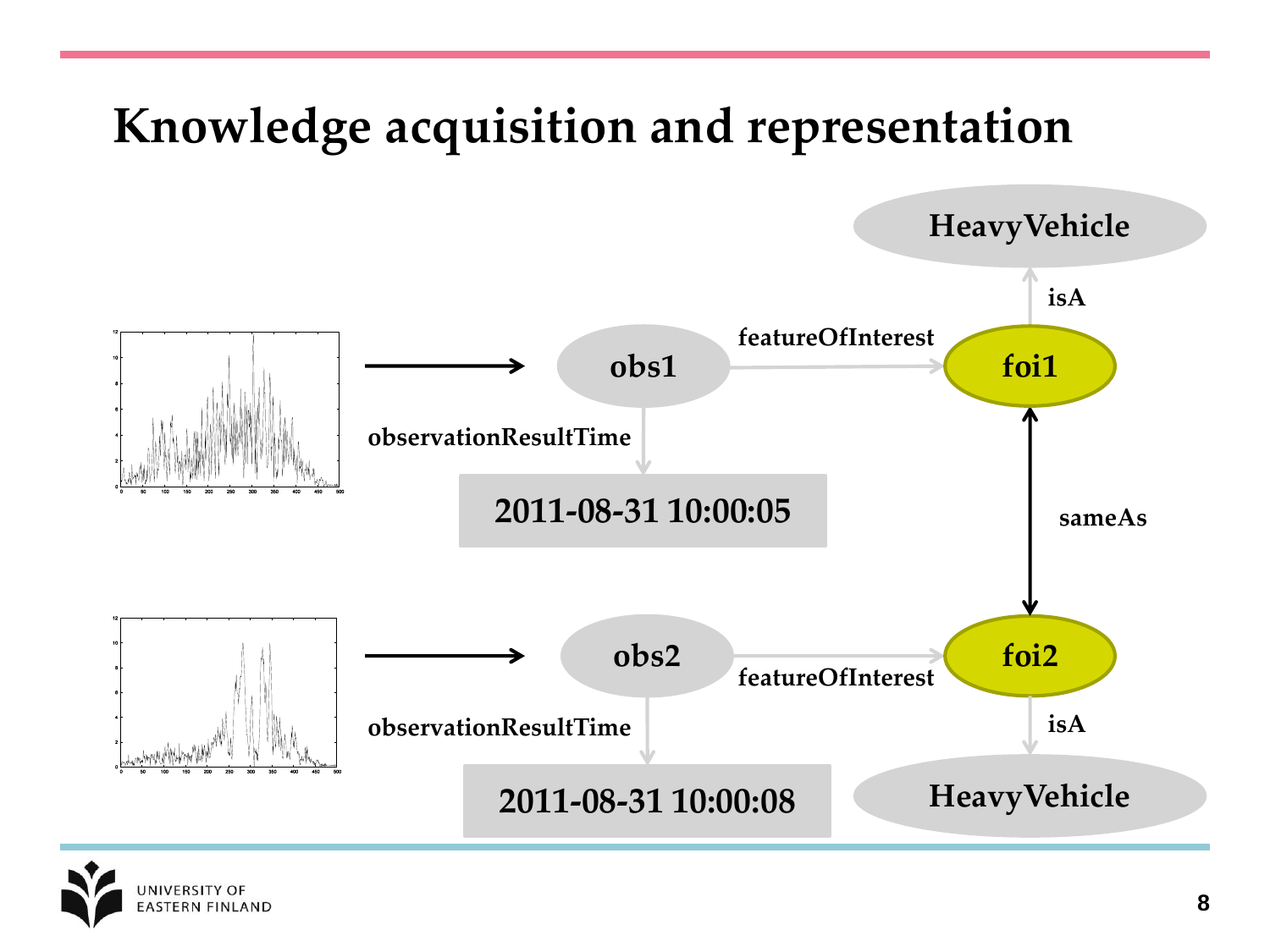

**ASTERN FINLAND**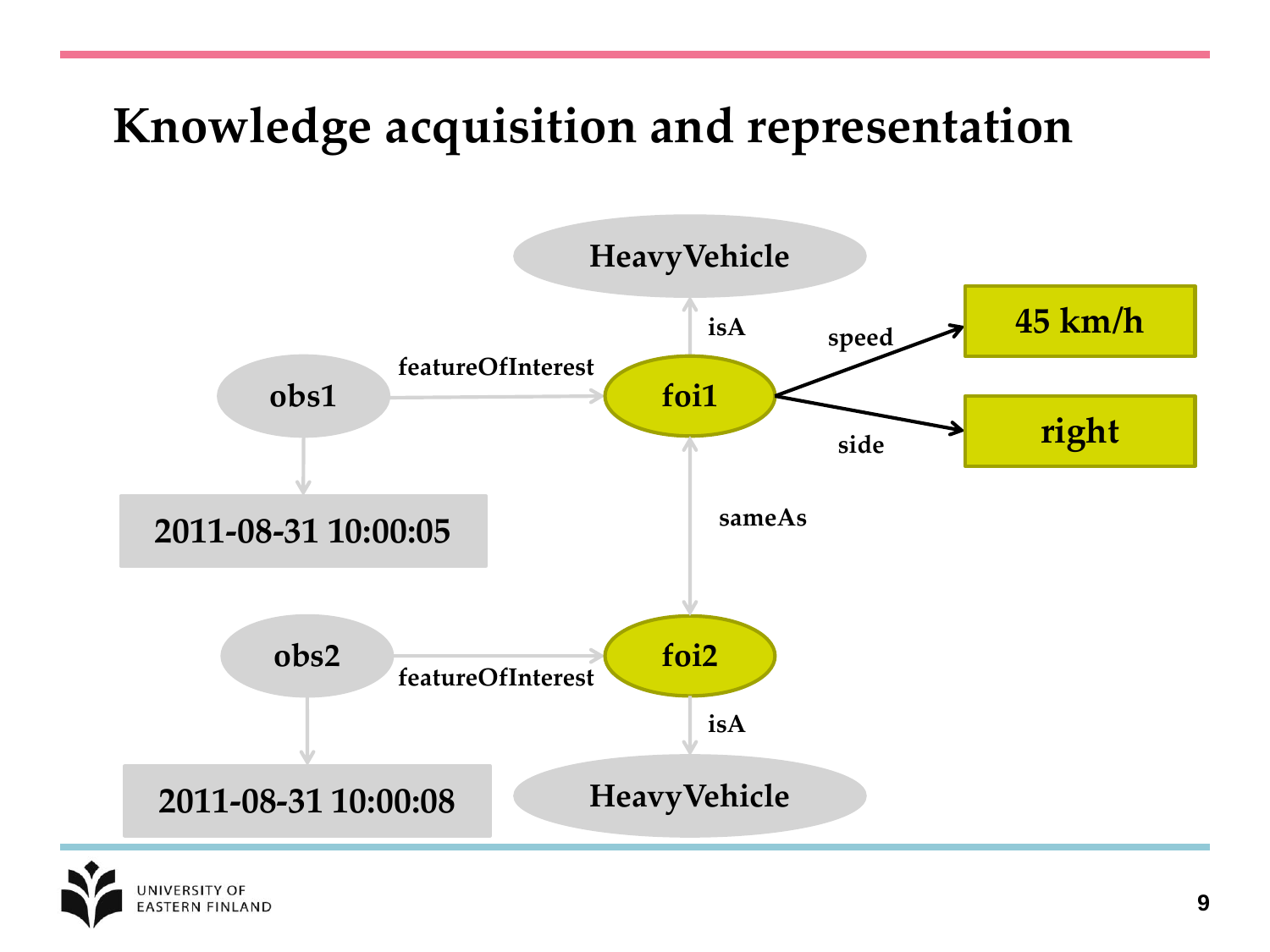

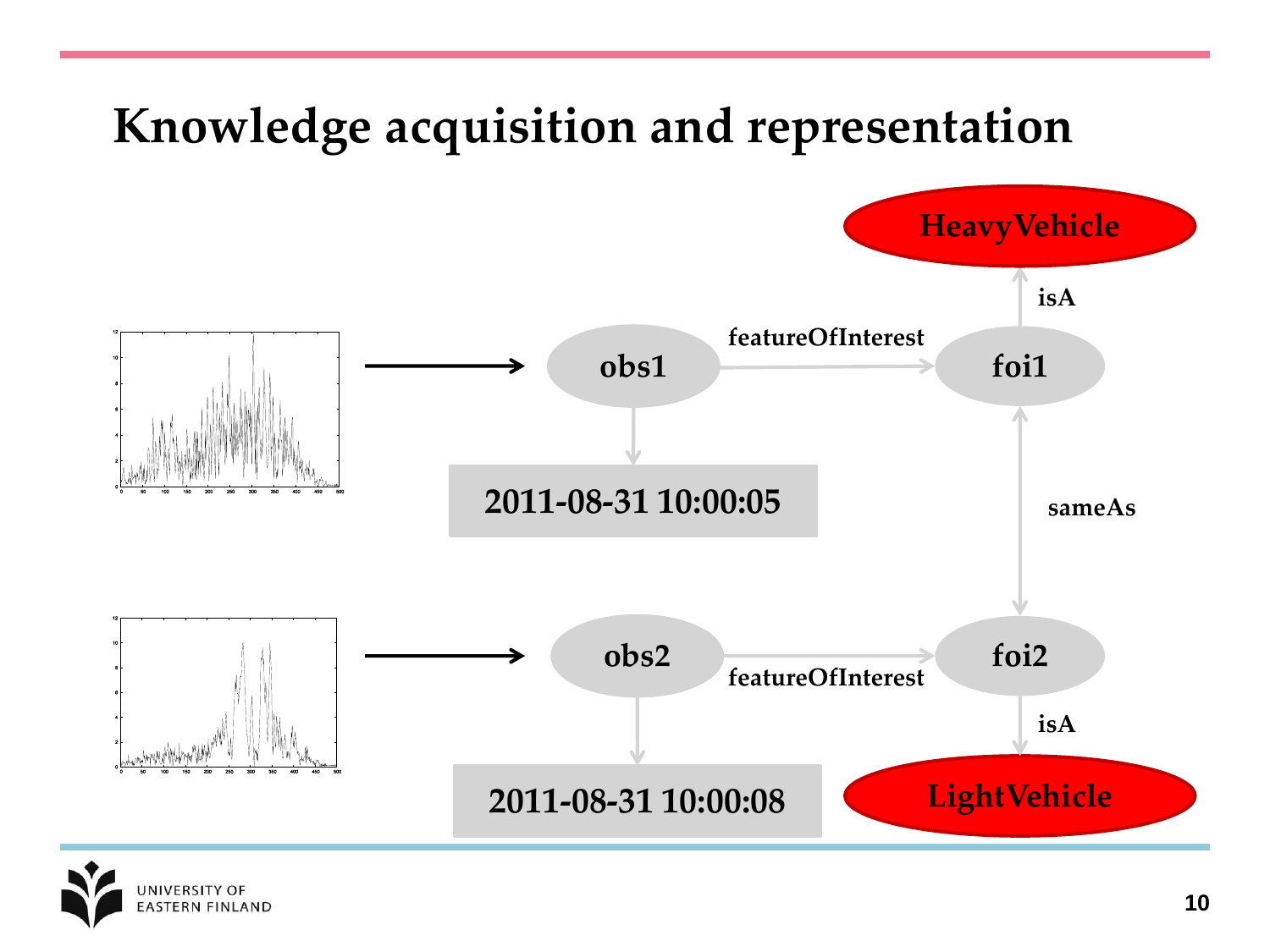## **Conclusions**

- •Sensors measure the signal of phenomena in the environment
	- Hence, we operate in a specific domain, an area of interest
- •Sensors and sensor networks can produce a lot of data
	- We are typically not interested in such data, but what does tell
	- Due to the scale, manual processing and analysis difficult
	- Hence, automatic methods are needed
- Automated workflow
	- Sensor data acquisition and processing
	- Knowledge acquisition and representation
- Knowledge represented formally may lead to
	- Benefits such as inference, consistency checking, query, visualization